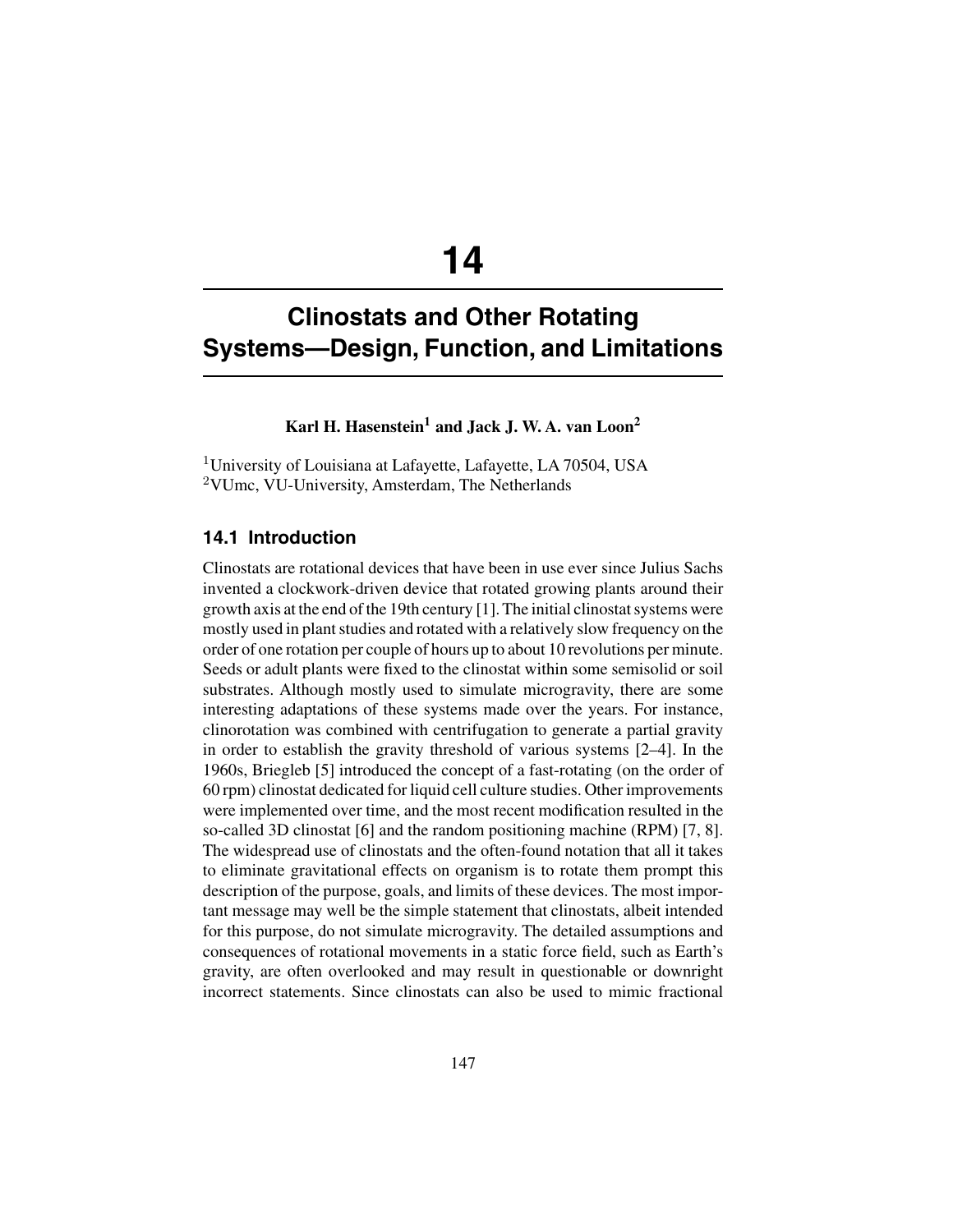gravitational loads, their usefulness goes beyond averaging the gravity vector over time; they can also be used to study the effects of hypogravity.

## **14.2 Traditional Use of Clinostats**

The most important constraints have been recognized early on and were identified as centrifugal forces ( $Z = r\omega^2$ , product of radius and angular velocity), phase shifts of mobile particles as a consequence of rotation (tan  $\phi = -\omega$  m/f, the offset between the angular displacement of the rotating structure and the rotation of a cellular particle), and friction experienced by a mass as a result of rotation  $(V_f = g/((f/m)^2 + \omega^2)^{1/2}$ , the sedimentation of a particle as a function of its mass and the viscosity of the medium) [9]. In addition, the direction of rotation is relevant, and related concerns led to the development of random positioning machines whose sole purpose is to not generate constant forces in any particular direction. Let us consider the significance of each of these parameters.

## **14.3 Direction of Rotation**

The intended averaging of the gravity vector can be accomplished by rotating an object such as a plant, bacterium, or (small) animal around a horizontal axis. However, the direction of the object is also important. While traditionally plants were rotated around their longitudinal axis (i.e., the shoot–root axis is positioned horizontally), gravity averaging is also possible by rotating the long (i.e., shoot–root) axis of a plant perpendicularly to a horizontal axis (aka vertical clinorotation). While the extended size of this axis limits studies to relatively short seedlings, studies have shown that plants are more sensitive to this latter type of rotation as the growth rate decreases more than after horizontal clinorotation [10]. Thus, the direction of rotation affects the physiology of biological objects, especially when the biological objects themselves are rotating such as tendrils or circumnutating stems [11].

## **14.4 Rate of Rotation**

Rotating a physical object such as a growing plant regardless of the orientation relative to the horizontal axis of rotation shows that the radius is not constant. Horizontal rotation affects stems to a lesser extent than leaves that have a larger radius than stems. Thus, the centrifugal force varies within the organism based on the distance from the rotational axis. If a biological object (plant, seedling,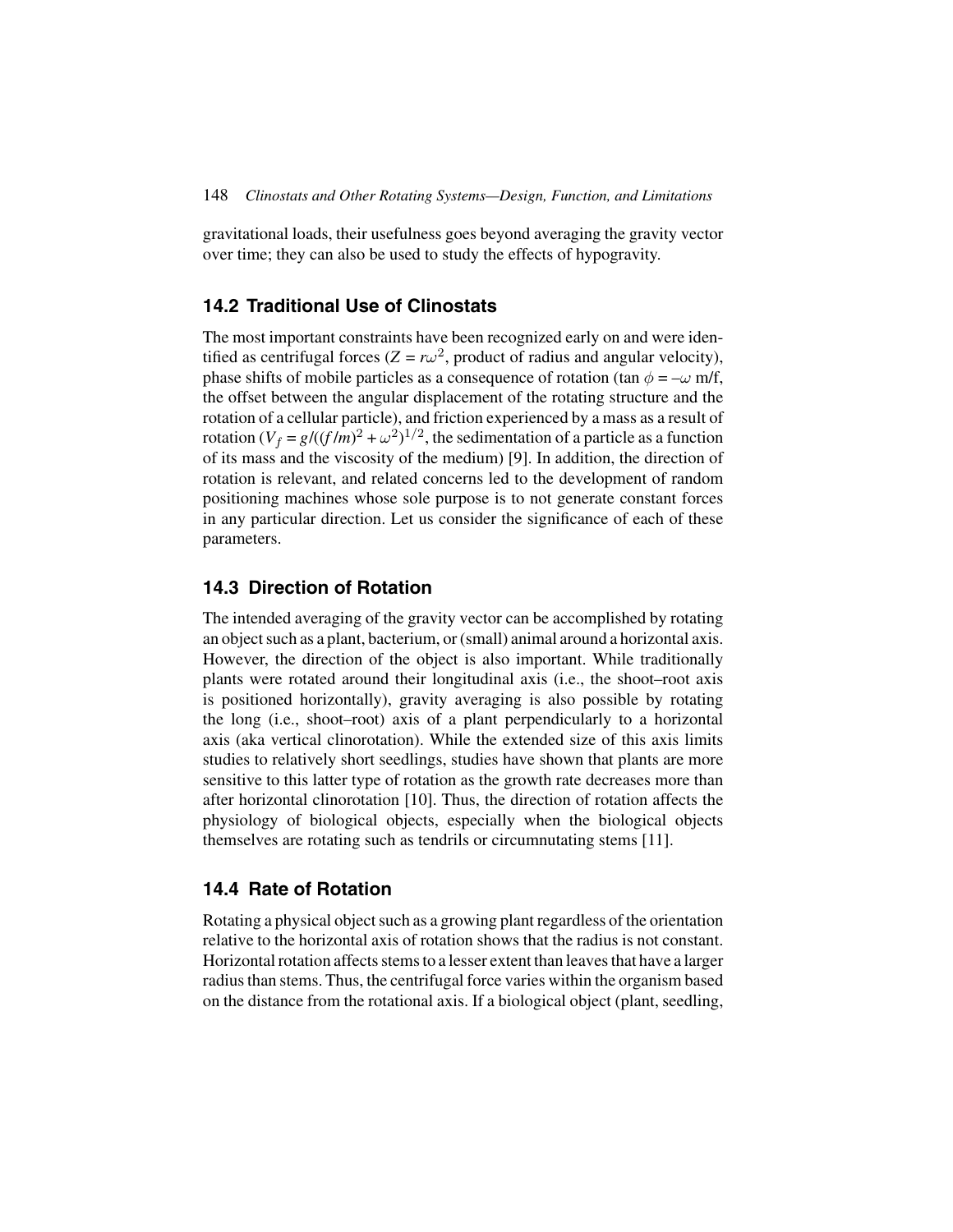



Figure 14.1 Log/log plot of radius and angular velocity (expressed as revolutions per minute and radians per second). The different lines define the centrifugal force induced by the respective rate of rotation. The rectangles exemplify usable dimensions and angular velocity ranges for slow-rotating (gray) and fast-rotating (blue) clinostats. The relative acceleration based on angular velocity and radius is shown as g-equivalent.

or other organism) is offset from the rotational axis, the centrifugal force is minimized (zero) only for structures that are aligned with the rotational axis. However, because gravity may be averaged but is never eliminated, elastic bending of the stem or leaves ensues and the center of rotation constantly shifts. Thus, the changing weight distribution causes bending stress and non-random mechanostimulation because structures such as leaves and petioles have a specific load-bearing design. A similar process might occur with mammalian cells [8]. However, simplifying the complexities of body structure and adjusting the rotational speed such that even larger dimensions are not exposed to more than the minimal centrifugal force require a careful consideration of applicable rotational speeds (Figure 14.1).

## **14.5 Fast- and Slow-Rotating Clinostats**

While the slow-rotating clinostat simply considers the overall geometry and establishes a rotational regiment that fulfills predetermined conditions (e.g., centrifugal forces less than  $10^{-3}$ g, Figure 14.1), the fast-rotating clinostat also considers the path of sedimentation in a fluid, typically an aqueous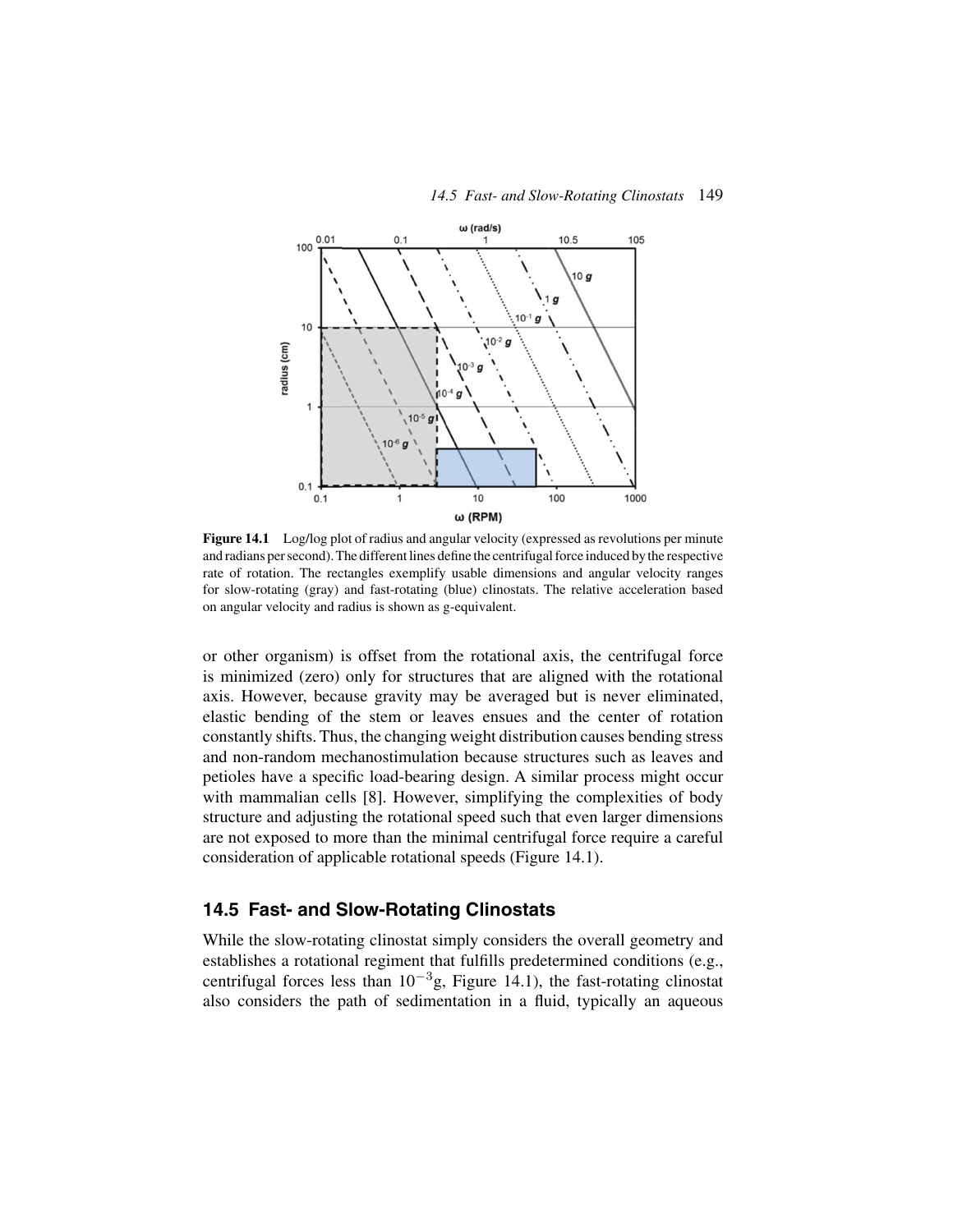#### 150 *Clinostats and Other Rotating Systems—Design, Function, and Limitations*

growth medium for small  $(<1$  mm) organisms. In aqueous conditions, sedimentation and (slow) rotation result in appreciable side effects such as spiral combinations of movements stemming from sedimentation, centrifugation, and viscosity-dependent Coriolis force  $g_f = 2\omega\varphi$ , where *g* is gravity,  $\omega$  is the angular velocity, and  $\varphi$  is the angle per unit time. When the frequency of rotation is increased, sedimentation of a particle will be less than the movement of the liquid, leading to a reduced radius that eventually becomes smaller than the size of the particle or a cell. Under those conditions, the rotation stabilizes the fluid around the particle, effectively eliminating gravity effects [5, 8, 12].

Related to the fast-rotating clinostat as introduced by Briegleb is the rotating wall vessel (RWV), which is mostly used in cell biology and tissue engineering [13]. Basically, the RWV is a relatively large (5–20 cm diameter) liquid-filled container that rotates around a horizontal axis at 10–20 rpm [14]. Samples within the container are prevented from settling by matching the rotation speed to the sedimentation velocity of the sample. This velocity depends on the specific density of the sample (cells, nodules, or others), their volume and shape, as well as the density and viscosity of the suspending medium. In the fast-rotating clinostat, cells rotate around their own center and experience no direct fluid shear force; in contrast, cells and tissues in the RWV are constantly falling within the fluid. The sedimentation velocity and direction combined with the rotation of the fluid generate spiral trajectories within the vessel [15]. The samples' motion relative to the fluid generates shear forces on a particle surface ranging from 180 to 320 mPa for 50-µm particles [14], up to 780 mPa for 300-µm spherical particles [16]. These are significant shear forces compared to physiologically relevant shear values, for example, endothelial cell responses that are on the order of 500–1000 mPa [17, 18]. Also, when the mass distribution within the particle is anisotropic, the particle may retain its orientation with respect to the gravity vector which is to be avoided if one wants to simulate microgravity.

## **14.6 The Clinostat Dimension**

Tradition subdivides clinostats into 1D, 2D, and 3D (three-dimensional) systems. Of course since even the 1D clinostat operates as a three-dimensional system, the traditional naming is totally incorrect. Rather than referring to dimensions, clinostats may be better described by the number of rotating axes. Thus, a one-axis (or 1D) clinostat rotates around one axis. The orientation of this axis determines its properties. Under the correct conditions (dimension and rotational speed), it compensates or averages the vectorial character of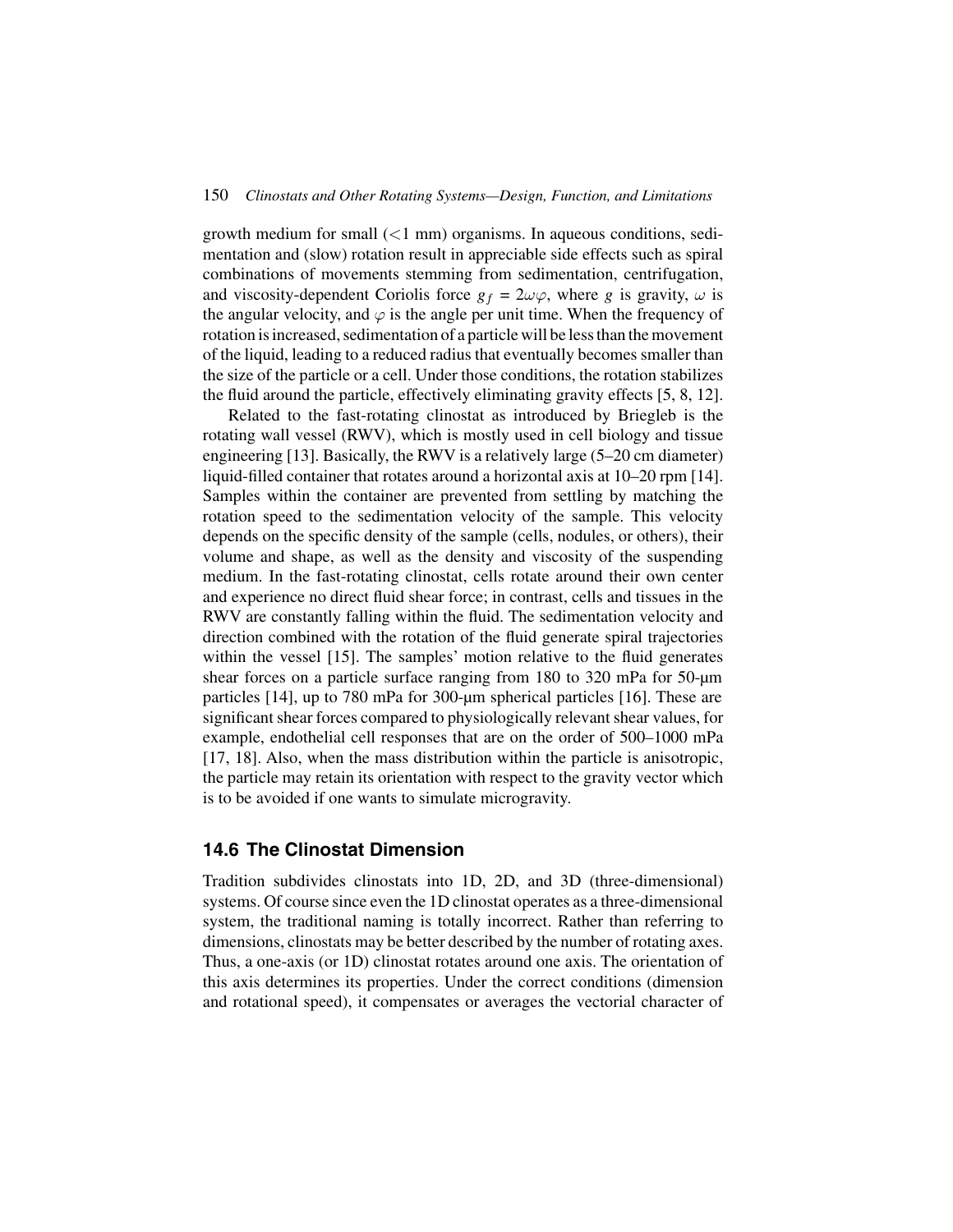gravity. In a vertical position, it moves an object but the gravity vector is consistently experienced toward the basal (Earth-facing) side of the object. Positioning the axis at an angle in between the horizontal and vertical position results in a net proportion of Earth's gravity such that the experienced or virtual gravity  $g_v$  is equal to the sin  $\alpha$  (the angle from the horizontal) times g. A simulation of Moon's gravity (1/6 g) therefore requires an angle of about 10 degrees; Mars' gravity (∼0.37 g) could be simulated by tilting the axis by 22 degrees. The advantage of using a single-axis clinostat lies in its simplicity of establishing virtual conditions.

Things become considerably more complicated when more than one axis is employed. However, a true rendition of all spatial orientation requires rotation around the three axes of space; adapting aviation terminology, pitch, yaw, and roll represent rotation around the horizontal (*x*) axis, the vertical (*y*) axis, and the *z* axis, respectively. This definition only applies when the rotation center is located inside the object of interest. Under these conditions, movement around the three axes is described by the rotation matrix  $R^* = Rx(\alpha) Ry(\beta) Rz(\gamma)$ , where  $\alpha$ ,  $\beta$ , and  $\gamma$  represent pitch, yaw, and roll angles.

$$
Rx(\alpha) = \begin{pmatrix} 1 & 0 & 0 \\ 0 & \cos \alpha & -\sin \alpha \\ 0 & \sin \alpha & \cos \alpha \end{pmatrix}, \ Ry(\beta) = \begin{pmatrix} \cos \beta & 0 & \sin \beta \\ 0 & 1 & 0 \\ -\sin \beta & 0 & \cos \beta \end{pmatrix},
$$

$$
Rz(\gamma) = \begin{pmatrix} \cos \gamma & -\sin \gamma & 0 \\ \sin \gamma & \cos \gamma & 0 \\ 0 & 0 & 1 \end{pmatrix}
$$

This complete set of operation is in contrast to the two axes used in the socalled 3D clinostat or the random positioning machine (RPM). So what is the justification of calling a two-axis system a 3D clinostat? The simplest explanation relates to the ability to observe the entire three-dimensional space by moving, for example, a camera (or head) around only two axes (up/down and left/right). This concept was illustrated using a "ball RPM," which consists of a sphere resting on three support points, one of which consists of a wheel that drives the sphere by rotating in one or several directions (e.g., vertical or horizontal). The remaining support points are passive but omnidirectionally rotating spheres [7]. Alternatively, two drive wheels rotate around the normal axis of the sphere at different rates. Either system can rotate the ball in one or more planes, thus simulating a single-axis clinostat or an RPM. Regardless of the drive mechanisms, the distance between the surface of the sphere and the rotational axis varies and thus centrifugal accelerations can change.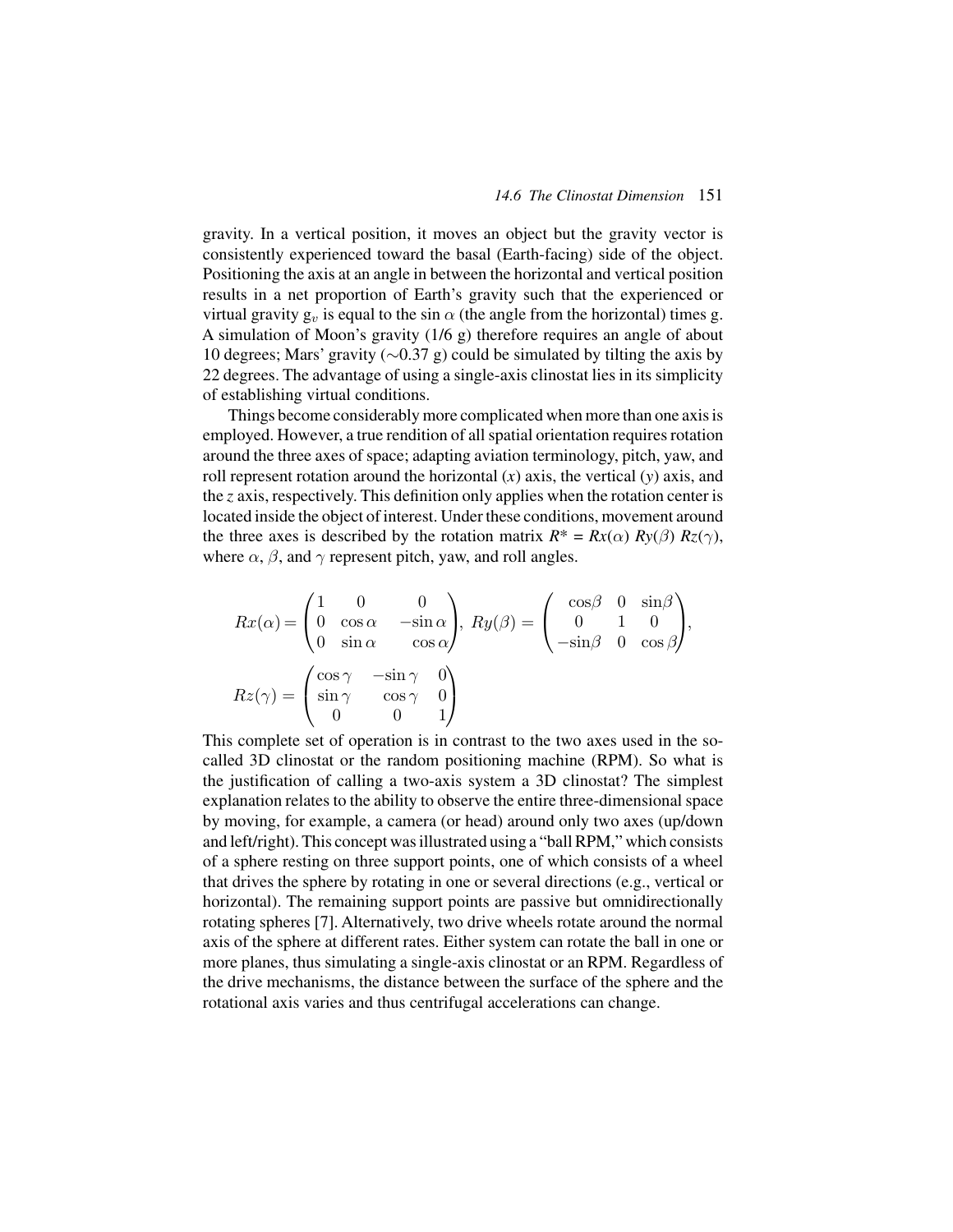#### 152 *Clinostats and Other Rotating Systems—Design, Function, and Limitations*

Engaging a second drive or rotating the single drive wheel adds motion around a second axis and the superposition leads to a movement that depends on the relative angular velocity. If both drives operate synchronously, the plane of rotation tilts by the cross product of  $Rx(\alpha)$  and  $Ry(\beta)$ . If the drives operate asynchronously, the movement of the sphere becomes complex. If the speed of the drivers differs but is constant, a phase angle results, and the motion of the sphere relative to the axis of rotation and the angular velocity change. Of course, as long as the sequence of rotational changes is known, nothing about the motion is random and the motion is reproducible. True randomness requires changes in the velocity of the drives that are not reproducible. However, it is doubtful whether such subtle modifications can be perceived by biological systems on the background of constant motion. Therefore, the "random positioning machine" might better be renamed "variable positioning machine."

Different ratios of angular velocity lead to well-known Lissajous figures projected onto the surface of the sphere with the position of the trace = A  $sin(\omega_0 t)$  + B  $cos(\omega_0 t)$ . The phase shift between these two parameters determines the "tilt" of a point on the sphere surface but any rotation will be uniform; thus, different levels of gravity can be obtained based on the extent of the phase shift; zero corresponding to a one-axis clinostat and a phase shift of 10 degrees simulates Moon's gravity, as explained above. If the frequencies change, seemingly random patterns emerge (Figure 14.2).

Current developments also look into generating partial gravity in 3D rotating systems like an RPM. Dutch Space (Leiden, the Netherlands) presented a software-controlled partial g RPM (European Low Gravity Research



**Figure 14.2** Projected traces of a surface point on a sphere that rotates with the same frequency for two perpendicular axes (left). Changing the frequency of one axis produces a distribution that covers the entire surface of the sphere. Calculations were performed after Kaurov [20].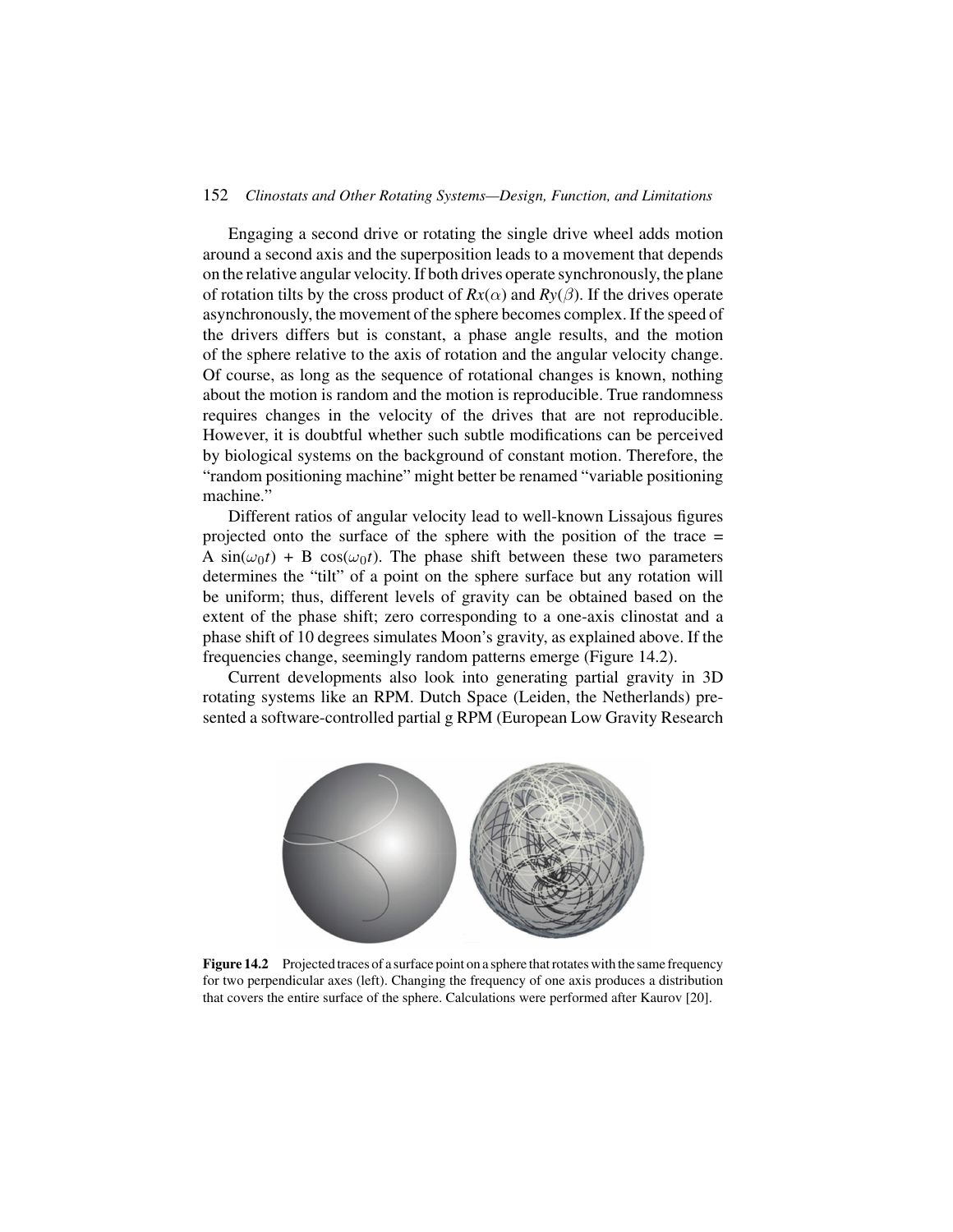Association in Vatican City in 2013) and a group from Switzerland published a comparable design [19].

## **14.7 Configurations of Axes**

The previous example refers to two axes that rotate around a single point. However, the arrangement of rotational axes can be more complicated. For a single axis, no modifications are possible. Two rotational axes can be configured according to the description of the hypothetical sphere above; that is, they are part of a gimbal suspension. A second mode of arranging two axes consists of arranging the second axis perpendicular to the first axis of rotation. Such a device (Figure 14.3) has been implemented to examine the acceleration sensitivity of shoots and roots [4]. The relative rotation of the vertical axis of two wheels is used to turn "spokes" that extend from the center of the axis (Figure 14.3). This arrangement allows the entire system to function as a centrifuge if both upper and lower wheels rotate at the same angular velocity. If the lower wheel remains fixed and the top gear rotates, the experimental chambers that comprise the spokes rotate around their horizontal axis and are thus clinorotated as explained above for the 1-axis clinostat. Any additional movement by the lower wheel rotates the clinorotating chambers. This setup was used to determine the acceleration threshold of roots and shoots to about  $10^{-3}$  and  $10^{-4}$  g, respectively [4].



**Figure 14.3** Drawing of a gearhead that translates the relative motion of a vertical shaft into a rotational motion of lateral axes. If the two center wheels rotate at the same rate, the horizontal axes function as a centrifuge and only yaw rotation applies. If the horizontal wheels spin at unequal rates, the lateral axes rotate and can drive a 1D clinostat with variable yaw and roll.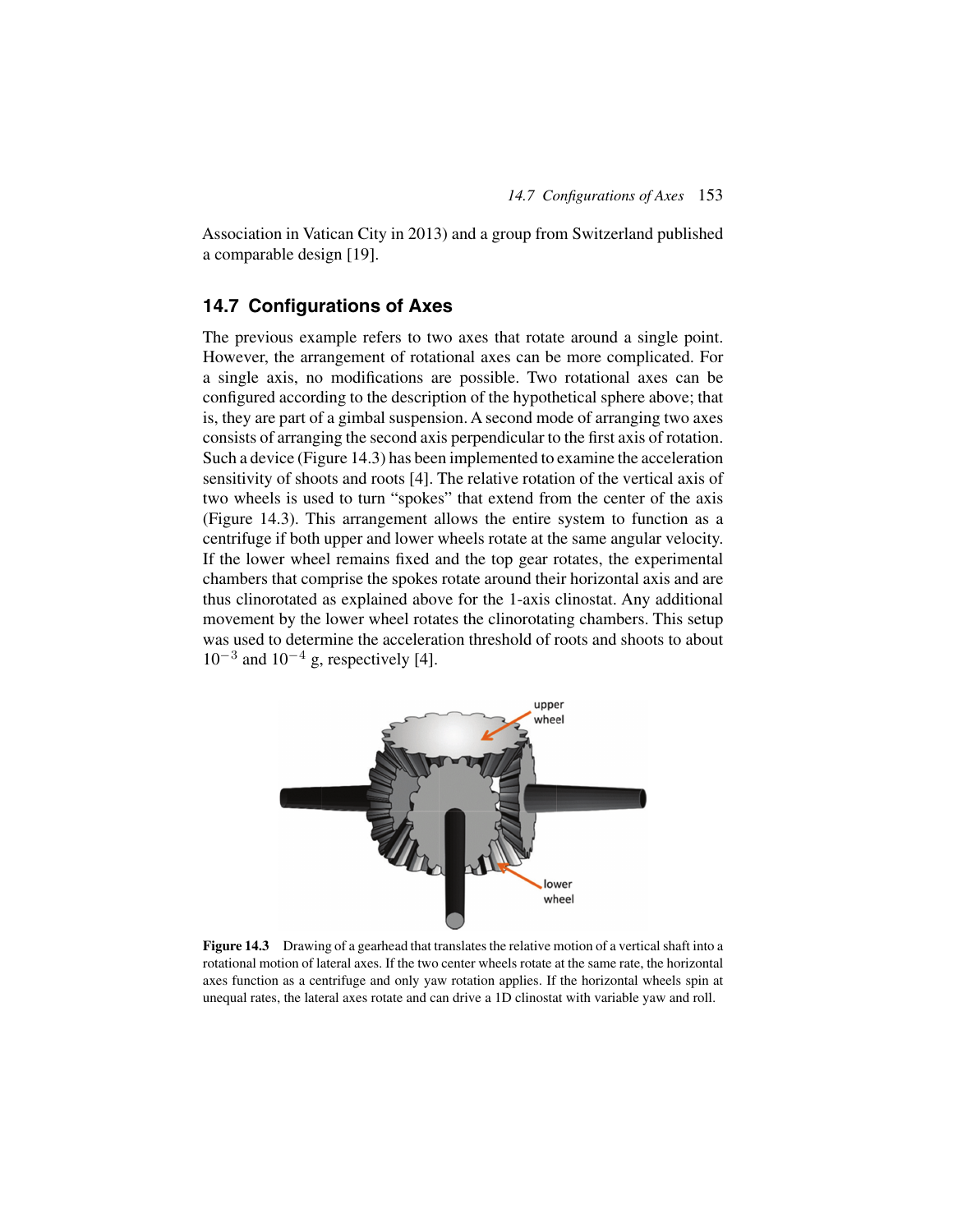#### 154 *Clinostats and Other Rotating Systems—Design, Function, and Limitations*

The creative arrangement of axes can be applied to the variable positioning system. If the lateral axes in Figure 14.3 contain a two-gimbal-supported suspension, a constant yaw acceleration is possible that averages all other motions relative to g. The constant yaw rotation generates a centrifugal force that is superimposed onto (1D) clinorotation. The effect of the angular velocity allows for the determination of a g-threshold value [4].

The data in Figure 14.1 indicate that the clinostatting of plants should not induce effects that are related to residual gravitational effects as long as the radius of rotation is less than the calculated values. However, recent studies clearly indicate that the rate of rotation over the magnitude of an octave (10 fold increase in frequency) affects induced curvature after gravistimulation. Brassica roots that were horizontally placed for 5 min and monitored for two hours of clinorotation between 0.5 and 5 rpm showed stronger curvature at higher frequency although the effective radius was less than 3 cm [10]. This observation, in addition to many others [21–25], indicates that the clinostatassociated mechanostimulation exerts largely unknown effects that prevent labeling clinorotation even in its most sophisticated form "microgravity simulation." The effects of mechanical unloading that are the hallmark of free-fall and orbital conditions do not apply to clinorotation. Nonetheless, the fascinating possibilities of manipulating organisms relative to the gravity vector for various times and under various conditions are bound to shed light on important aspects of sensory biology.

## **Acknowledgement**

This work was supported by NASA grant NNX10AP91G to KHH and ESA grant TEC-MMG/2012/263 and Netherlands Space Office NSO/NWO grant to JvL.

### **References**

- [1] von Sachs, J. "Über Ausschliessung der geotropischen und heliotropischen Krümmungen wärend des Wachsthums." *Würzburger Arbeiten* 2 (1879): 209–225.
- [2] Galland, P., H. Finger, and Y. Wallacher. "Gravitropism in Phycomyces: Threshold Determination on a Clinostat Centrifuge." *The Journal of Plant Physiology* 161 (2004): 733–739.
- [3] Laurinavicius, R., D Svegzdiene, B Buchen, and A. Sievers. "Determination of the Threshold Acceleration for the Gravitropic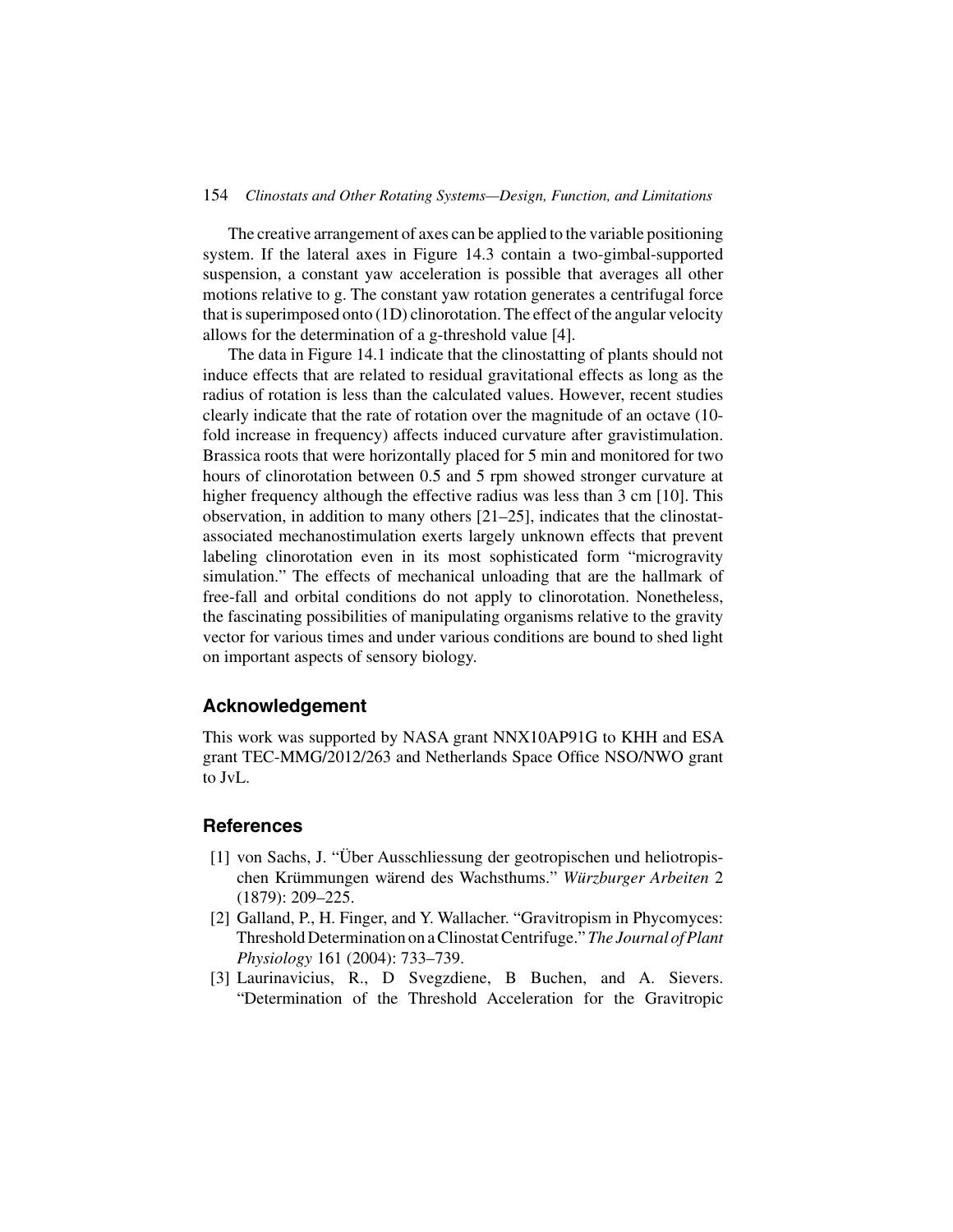Stimulation of Cress Roots and Hypocotyls." *Advances in Space Research* 21 (1998): 1203–1207.

- [4] Shen-Miller, J., R. Hinchman, and S.A. Gordon. "Thresholds for Georesponse to Acceleration in Gravity-Compensated Avena Seedlings." *Plant Physiology* 43 (1968): 338–344.
- [5] Briegleb, W. "Ein Modell zur Schwerelosigkeits-Simulation an Mikroorganismen." *Naturwissenschaften* 54 (1967): 167–167.
- [6] Hoson, T., S. Kamisaka, Y. Masuda, M. Yamashita, and B. Buchen. "Evaluation of the Three-Dimensional Clinostat as a Simulator of Weightlessness." *Planta* 203 (1997): S187–S197.
- [7] Borst, A.G., and J. van Loon. "Technology and Developments for the Random Positioning Machine, RPM." *Microgravity Science and Technology* 21 (2009): 287–292.
- [8] van Loon, J.J.W.A. "Some History and Use of the Random Positioning Machine, RPM, in Gravity Related Research." *Advances in Space Research* 39 (2007): 1161–1165.
- [9] Albrecht-Buehler, G. "The Simulation of Microgravity Conditions on the Ground." *ASGSB Bulletin* 5 (1992): 3–10.
- [10] John, S.P., and K.H. Hasenstein. "Effects of Mechanostimulation on Gravitropism and Signal Persistence in Flax Roots." *Plant Signaling & Behavior* 6 (2011): 1–6.
- [11] Israelsson, D., and A. Johnsson. "A Theory for Circumnutations in Helianthus annuus." *Physiologia Plantarum* 20 (1967): 957–976.
- [12] Briegleb,W. "Ein Beitrag zur Frage physiologischer Schwerelosigchkeit." *DVL Cologne* (1967): 7–42.
- [13] Schwarz, R.P., T.J. Goodwin, and D.A.Wolf. "Cell Culture for Three-Dimensional Modeling in Rotating-Wall Vessels: An Application of Simulated Microgravity." *Journal of Tissue Culture Methods* 14, no. 2 (1992): 51–57.
- [14] Liu, T., X. Li, X. Sun, X. Ma, and Z. Cui. "Analysis on Forces and Movement of Cultivated Particles in a Rotating Wall Vessel Bioreactor." *Biochemical Engineering Journal* 18, no. 2 (2004): 97.
- [15] Hammond, T.G., and J.M. Hammond. "Optimized Suspension Culture: The Rotating-Wall Vessel." *American Journal of Physiology* 281(1) (2001): F12.
- [16] Nauman, E.A., C.M. Ott, E. Sander, D.L. Tucker, D. Pierson, J.W.Wilson, and C.A. Nickerson. "Novel Quantitative Biosystem for Modeling Physiological Fluid Shear Stress on Cells." *Applied and Environmental Microbiology* 73, no. 3 (2007): 699.